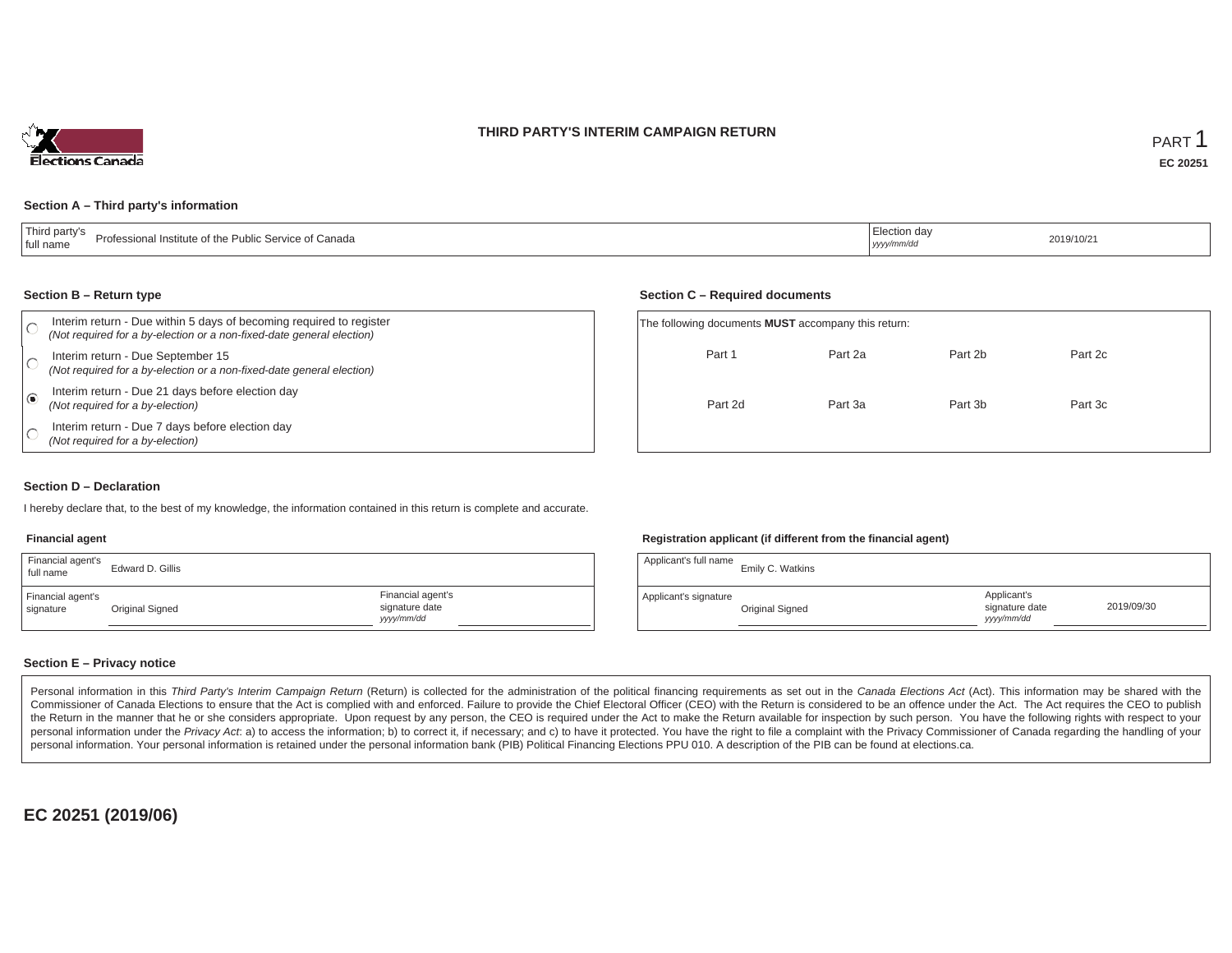

### **THIRD PARTY'S INTERIM CAMPAIGN RETURN THIRD PARTY'S INTERIM CAMPAIGN RETURN<br>Statement of monetary contributions received PART 2a**

**EC 20251**

| No. | Full name | <b>Street</b><br>no. | <b>Street</b> | Apt. | City | Prov./<br>Terr. | Postal<br>code | Date<br>received<br>yyyy/mm/dd                                                    | Individual | Business /<br>Commercial<br>organization | Government | Trade union | Corporation<br>capital | Unincorporated<br>without share organization or<br>association |
|-----|-----------|----------------------|---------------|------|------|-----------------|----------------|-----------------------------------------------------------------------------------|------------|------------------------------------------|------------|-------------|------------------------|----------------------------------------------------------------|
|     |           |                      |               |      |      |                 |                |                                                                                   | \$         | \$                                       | \$         | $\sqrt{2}$  | \$                     | \$                                                             |
|     |           |                      |               |      |      |                 |                |                                                                                   |            |                                          |            |             |                        |                                                                |
|     |           |                      |               |      |      |                 |                |                                                                                   |            |                                          |            |             |                        |                                                                |
|     |           |                      |               |      |      |                 |                |                                                                                   |            |                                          |            |             |                        |                                                                |
|     |           |                      |               |      |      |                 |                |                                                                                   |            |                                          |            |             |                        |                                                                |
|     |           |                      |               |      |      |                 |                |                                                                                   |            |                                          |            |             |                        |                                                                |
|     |           |                      |               |      |      |                 |                |                                                                                   |            |                                          |            |             |                        |                                                                |
|     |           |                      |               |      |      |                 |                |                                                                                   |            |                                          |            |             |                        |                                                                |
|     |           |                      |               |      |      |                 |                |                                                                                   |            |                                          |            |             |                        |                                                                |
|     |           |                      |               |      |      |                 |                |                                                                                   |            |                                          |            |             |                        |                                                                |
|     |           |                      |               |      |      |                 |                |                                                                                   |            |                                          |            |             |                        |                                                                |
|     |           |                      |               |      |      |                 |                |                                                                                   |            |                                          |            |             |                        |                                                                |
|     |           |                      |               |      |      |                 |                |                                                                                   |            |                                          |            |             |                        |                                                                |
|     |           |                      |               |      |      |                 |                |                                                                                   |            |                                          |            |             |                        |                                                                |
|     |           |                      |               |      |      |                 |                |                                                                                   |            |                                          |            |             |                        |                                                                |
|     |           |                      |               |      |      |                 |                |                                                                                   |            |                                          |            |             |                        |                                                                |
|     |           |                      |               |      |      |                 |                | Totals carried forward from previous page \$                                      |            |                                          |            |             |                        |                                                                |
|     |           |                      |               |      |      |                 |                | Total amount of monetary contributions by contributors who gave over \$200 (A)    |            |                                          |            |             |                        |                                                                |
|     |           |                      |               |      |      |                 |                | Number of contributors who gave over \$200                                        |            |                                          |            |             |                        |                                                                |
|     |           |                      |               |      |      |                 |                | Total amount of monetary contributions by contributors who gave \$200 or less (B) |            |                                          |            |             |                        |                                                                |
|     |           |                      |               |      |      |                 |                | Number of contributors who gave \$200 or less                                     |            |                                          |            |             |                        |                                                                |
|     |           |                      |               |      |      |                 |                | Total amount of all monetary contributions (A+B)                                  |            |                                          |            |             |                        |                                                                |
|     |           |                      |               |      |      |                 |                | Number of contributors who gave monetary contributions                            |            |                                          |            |             |                        |                                                                |
|     |           |                      |               |      |      |                 |                |                                                                                   |            |                                          |            |             |                        |                                                                |

| Third<br>Professional Institute of the Public Service of Canada<br>party | ⊟lection dav<br>.<br>www/mm/da<br>, уууу/ | 2019/10/21 | Page |  |  |
|--------------------------------------------------------------------------|-------------------------------------------|------------|------|--|--|
|--------------------------------------------------------------------------|-------------------------------------------|------------|------|--|--|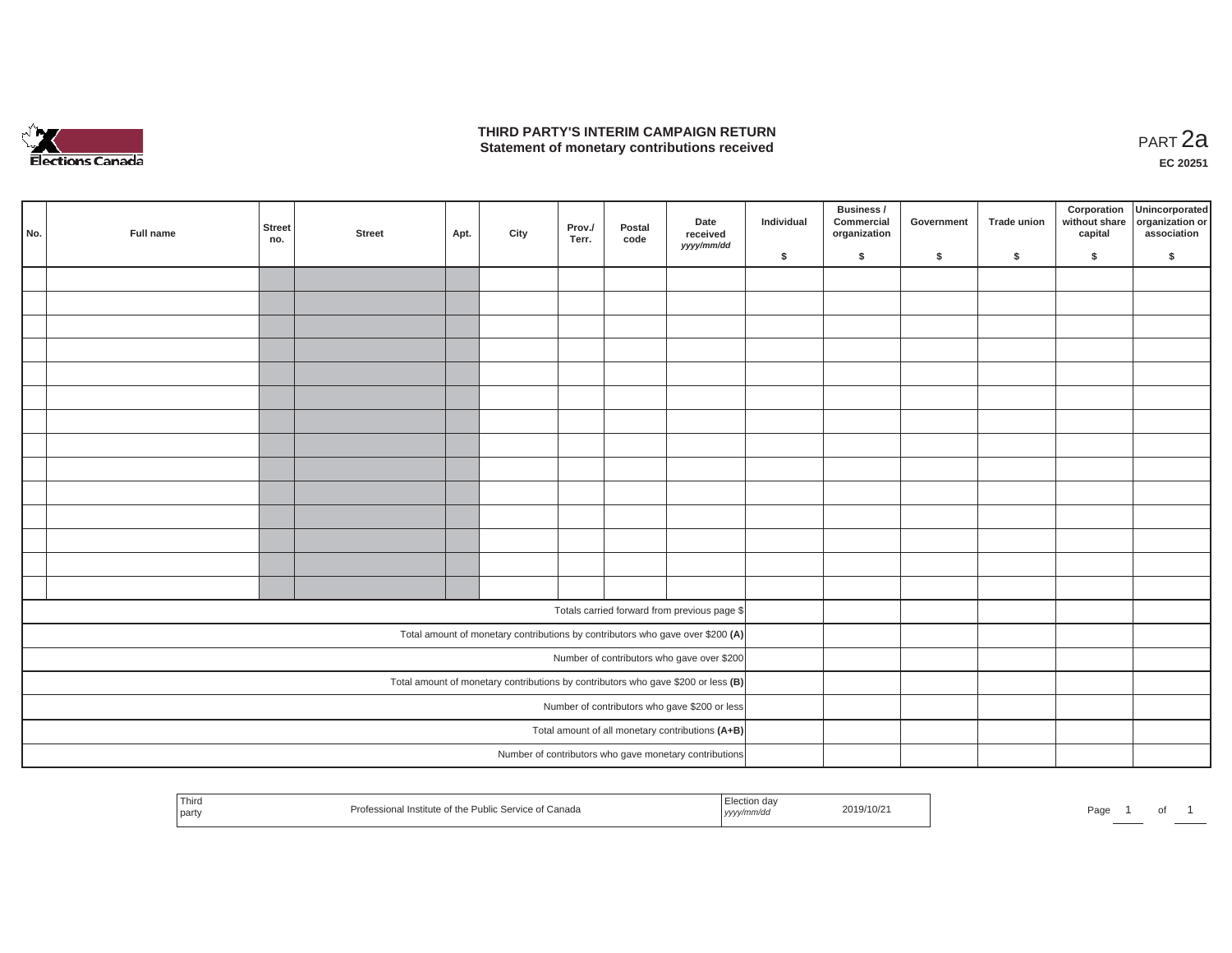

## **THIRD PARTY'S INTERIM CAMPAIGN RETURN**  THIRD PARTY'S INTERIM CAMPAIGN RETURN<br>Statement of non-monetary contributions received<br>**PART 2**b

**EC 20251**

| No. | Full name | Street<br>no. | <b>Street</b> | Apt. | City | Prov./<br>Terr. | Postal<br>code | Date<br>received<br>yyyy/mm/dd                                                        | Individual | Business /<br>Commercial<br>organization | Government | Trade union | Corporation<br>capital | Unincorporated<br>without share organization or<br>association |
|-----|-----------|---------------|---------------|------|------|-----------------|----------------|---------------------------------------------------------------------------------------|------------|------------------------------------------|------------|-------------|------------------------|----------------------------------------------------------------|
|     |           |               |               |      |      |                 |                |                                                                                       | \$         | $\mathsf{s}$                             | \$         | $\sqrt{2}$  | \$                     | \$                                                             |
|     |           |               |               |      |      |                 |                |                                                                                       |            |                                          |            |             |                        |                                                                |
|     |           |               |               |      |      |                 |                |                                                                                       |            |                                          |            |             |                        |                                                                |
|     |           |               |               |      |      |                 |                |                                                                                       |            |                                          |            |             |                        |                                                                |
|     |           |               |               |      |      |                 |                |                                                                                       |            |                                          |            |             |                        |                                                                |
|     |           |               |               |      |      |                 |                |                                                                                       |            |                                          |            |             |                        |                                                                |
|     |           |               |               |      |      |                 |                |                                                                                       |            |                                          |            |             |                        |                                                                |
|     |           |               |               |      |      |                 |                |                                                                                       |            |                                          |            |             |                        |                                                                |
|     |           |               |               |      |      |                 |                |                                                                                       |            |                                          |            |             |                        |                                                                |
|     |           |               |               |      |      |                 |                |                                                                                       |            |                                          |            |             |                        |                                                                |
|     |           |               |               |      |      |                 |                |                                                                                       |            |                                          |            |             |                        |                                                                |
|     |           |               |               |      |      |                 |                |                                                                                       |            |                                          |            |             |                        |                                                                |
|     |           |               |               |      |      |                 |                |                                                                                       |            |                                          |            |             |                        |                                                                |
|     |           |               |               |      |      |                 |                |                                                                                       |            |                                          |            |             |                        |                                                                |
|     |           |               |               |      |      |                 |                |                                                                                       |            |                                          |            |             |                        |                                                                |
|     |           |               |               |      |      |                 |                |                                                                                       |            |                                          |            |             |                        |                                                                |
|     |           |               |               |      |      |                 |                | Totals carried forward from previous page \$                                          |            |                                          |            |             |                        |                                                                |
|     |           |               |               |      |      |                 |                | Total amount of non-monetary contributions by contributors who gave over \$200 (A)    |            |                                          |            |             |                        |                                                                |
|     |           |               |               |      |      |                 |                | Number of contributors who gave over \$200                                            |            |                                          |            |             |                        |                                                                |
|     |           |               |               |      |      |                 |                | Total amount of non-monetary contributions by contributors who gave \$200 or less (B) |            |                                          |            |             |                        |                                                                |
|     |           |               |               |      |      |                 |                | Number of contributors who gave \$200 or less                                         |            |                                          |            |             |                        |                                                                |
|     |           |               |               |      |      |                 |                | Total amount of all non-monetary contributions (A+B)                                  |            |                                          |            |             |                        |                                                                |
|     |           |               |               |      |      |                 |                | Number of contributors who gave non-monetary contributions                            |            |                                          |            |             |                        |                                                                |
|     |           |               |               |      |      |                 |                |                                                                                       |            |                                          |            |             |                        |                                                                |

| I hird<br>2019/10/21<br>f Canada<br>Page<br>I Institute of the Public !<br>Profe<br>∴ Service of<br>yyyy/mm/dd<br>SSIL<br>party | וש |  |
|---------------------------------------------------------------------------------------------------------------------------------|----|--|
|---------------------------------------------------------------------------------------------------------------------------------|----|--|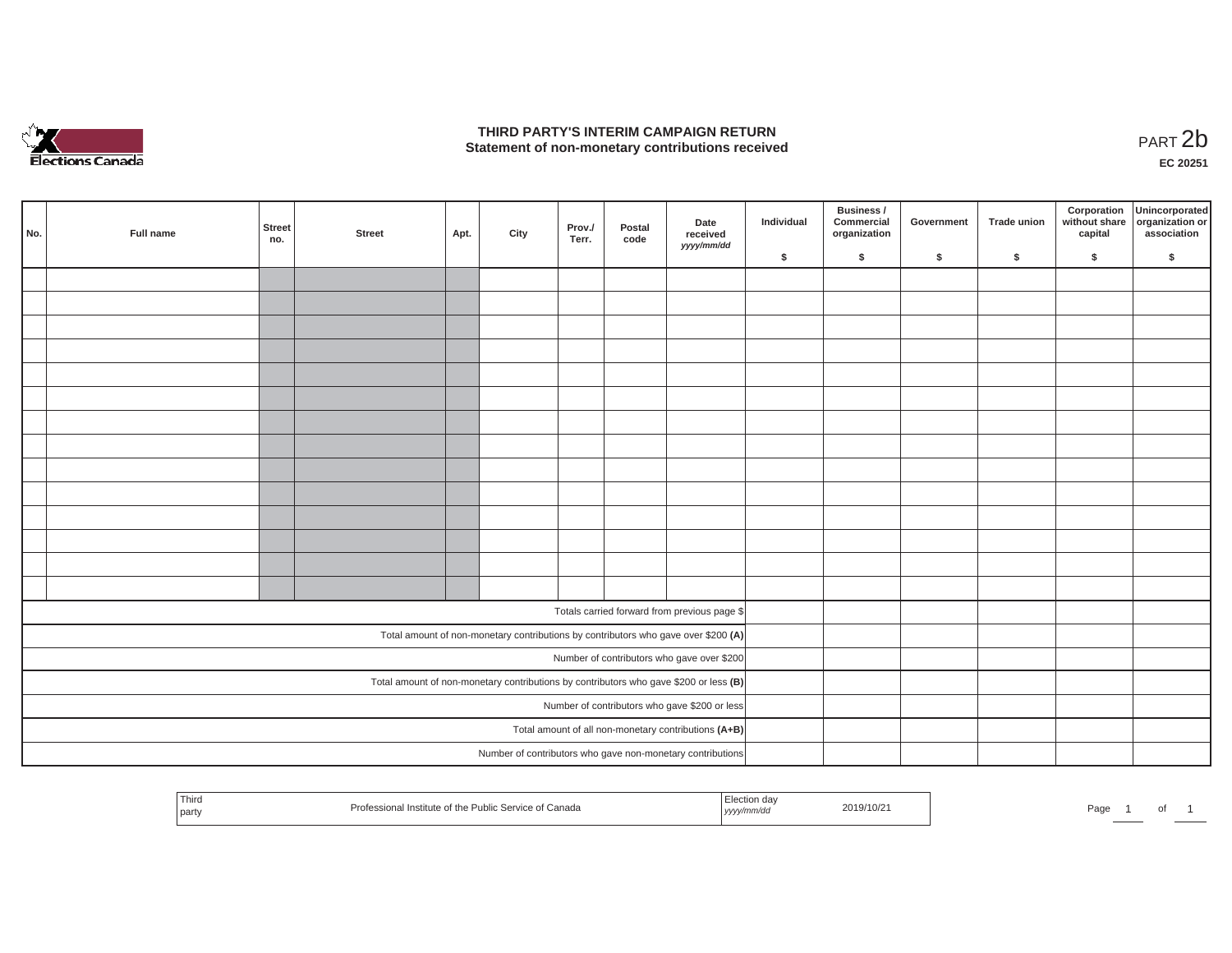

### **THIRD PARTY'S INTERIM CAMPAIGN RETURN**  RD PARTY'S INTERIM CAMPAIGN RETURN<br>Statement of operating loans received **PART 2c**

**EC 20251**

| No. | Full name                                    | Street<br>no. | <b>Street</b> | Apt. | City | Date<br>Prov./<br>Postal<br>received<br>Terr.<br>code<br>yyyy/mm/dd | Individual | <b>Business /</b><br>Commercial<br>organization                 | Government | Trade union | Corporation<br>capital | Unincorporated<br>without share organization or<br>association |    |    |
|-----|----------------------------------------------|---------------|---------------|------|------|---------------------------------------------------------------------|------------|-----------------------------------------------------------------|------------|-------------|------------------------|----------------------------------------------------------------|----|----|
|     |                                              |               |               |      |      |                                                                     |            |                                                                 | \$         | \$          | \$                     | \$                                                             | \$ | \$ |
|     |                                              |               |               |      |      |                                                                     |            |                                                                 |            |             |                        |                                                                |    |    |
|     |                                              |               |               |      |      |                                                                     |            |                                                                 |            |             |                        |                                                                |    |    |
|     |                                              |               |               |      |      |                                                                     |            |                                                                 |            |             |                        |                                                                |    |    |
|     |                                              |               |               |      |      |                                                                     |            |                                                                 |            |             |                        |                                                                |    |    |
|     |                                              |               |               |      |      |                                                                     |            |                                                                 |            |             |                        |                                                                |    |    |
|     |                                              |               |               |      |      |                                                                     |            |                                                                 |            |             |                        |                                                                |    |    |
|     |                                              |               |               |      |      |                                                                     |            |                                                                 |            |             |                        |                                                                |    |    |
|     |                                              |               |               |      |      |                                                                     |            |                                                                 |            |             |                        |                                                                |    |    |
|     |                                              |               |               |      |      |                                                                     |            |                                                                 |            |             |                        |                                                                |    |    |
|     |                                              |               |               |      |      |                                                                     |            |                                                                 |            |             |                        |                                                                |    |    |
|     |                                              |               |               |      |      |                                                                     |            |                                                                 |            |             |                        |                                                                |    |    |
|     |                                              |               |               |      |      |                                                                     |            |                                                                 |            |             |                        |                                                                |    |    |
|     |                                              |               |               |      |      |                                                                     |            |                                                                 |            |             |                        |                                                                |    |    |
|     |                                              |               |               |      |      |                                                                     |            |                                                                 |            |             |                        |                                                                |    |    |
|     |                                              |               |               |      |      |                                                                     |            |                                                                 |            |             |                        |                                                                |    |    |
|     |                                              |               |               |      |      |                                                                     |            | Totals carried forward from previous page \$                    |            |             |                        |                                                                |    |    |
|     |                                              |               |               |      |      |                                                                     |            | Total amount of loans by lenders who provided over \$200 (A)    |            |             |                        |                                                                |    |    |
|     |                                              |               |               |      |      |                                                                     |            | Number of lenders who provided over \$200                       |            |             |                        |                                                                |    |    |
|     |                                              |               |               |      |      |                                                                     |            | Total amount of loans by lenders who provided \$200 or less (B) |            |             |                        |                                                                |    |    |
|     | Number of lenders who provided \$200 or less |               |               |      |      |                                                                     |            |                                                                 |            |             |                        |                                                                |    |    |
|     |                                              |               |               |      |      |                                                                     |            | Total amount of all loans (A+B)                                 |            |             |                        |                                                                |    |    |
|     |                                              |               |               |      |      |                                                                     |            | Number of all lenders who provided loans                        |            |             |                        |                                                                |    |    |
|     |                                              |               |               |      |      |                                                                     |            |                                                                 |            |             |                        |                                                                |    |    |

| Third<br>2019/10/2<br>essional Institute of the Public Service of Canada<br>Page<br>rotes<br>  part<br>, yyyy/mm/aa |  |  |  |
|---------------------------------------------------------------------------------------------------------------------|--|--|--|
|---------------------------------------------------------------------------------------------------------------------|--|--|--|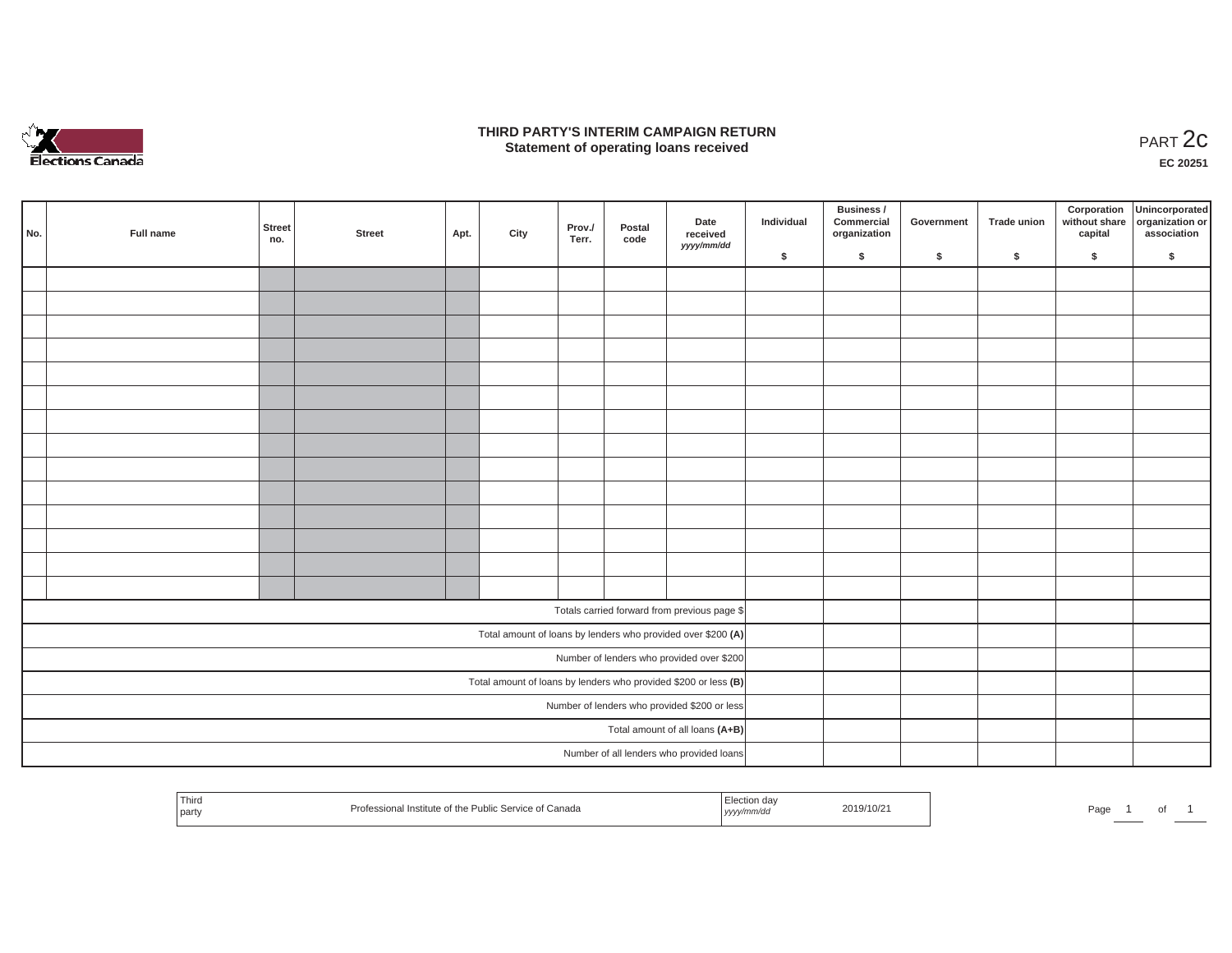

## **THIRD PARTY'S INTERIM CAMPAIGN RETURN SUMMARY STATE SUMMARY OF A SUMMARY OF A SUMMARY OF A SUMMARY OF A SUMMARY OF A SUMMARY OF A SUMMARY OF A SUMMA**<br> **Summary of inflows**

| No.   | Type of contributor / lender                    | <b>Monetary</b><br>contributions<br>(Part 2a)<br>s. | Non-monetary<br>contributions<br>(Part 2b)<br>\$ | Loans<br>(Part 2c)<br>\$ | <b>Total</b><br>Ŝ. | Number of<br>contributors and<br>lenders |
|-------|-------------------------------------------------|-----------------------------------------------------|--------------------------------------------------|--------------------------|--------------------|------------------------------------------|
| 1.    | Individuals                                     |                                                     |                                                  |                          |                    |                                          |
|       | 2. Businesses / Commercial organizations        |                                                     |                                                  |                          |                    |                                          |
|       | 3. Governments                                  |                                                     |                                                  |                          |                    |                                          |
| 4.    | Trade unions                                    |                                                     |                                                  |                          |                    |                                          |
| 5.    | Corporations without share capital              |                                                     |                                                  |                          |                    |                                          |
|       | 6. Unincorporated organizations or associations |                                                     |                                                  |                          |                    |                                          |
| 7.    | Total (items 1 to 6)                            |                                                     |                                                  |                          |                    |                                          |
| Total |                                                 |                                                     |                                                  |                          |                    |                                          |
|       | 8. Amount of third party's resources used       |                                                     |                                                  |                          |                    |                                          |
|       | 9. Grand total (items $7$ and $8$ )             |                                                     |                                                  |                          |                    |                                          |

| Third<br>Election dav<br>Professional Institute of the Public Service of Canada<br>$\sim$<br>party<br>  yyyy/mm/dd | 2019/10/21 |
|--------------------------------------------------------------------------------------------------------------------|------------|
|--------------------------------------------------------------------------------------------------------------------|------------|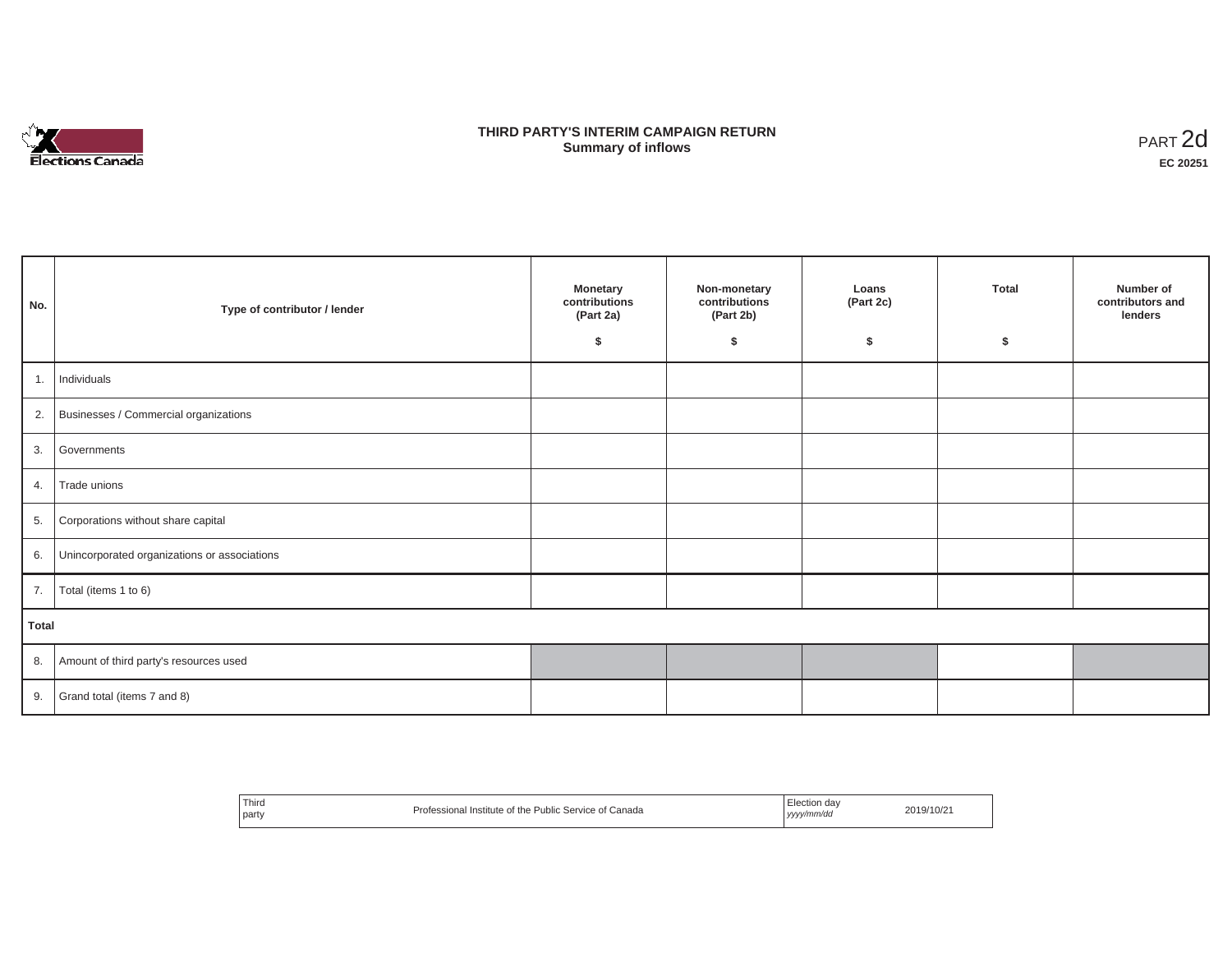

# **THIRD PARTY'S INTERIM CAMPAIGN RETURN Statement of expenses incurred for regulated activities that take place during the pre-election period**  *(Only applicable to a fixed-date general election)*

<code>PART $3$ a</code> **EC 20251**

For a list of expense types, expense categories and expense subcategories, refer to Annex II in the Instructions.

| No. | Date<br>incurred<br>yyyy/mm/dd | ED Code<br>$($ if applicable $)$ | Supplier | <b>Expense type</b> | Expense<br>category | Expense<br>subcategory | Starting date<br>of activity,<br>advertisement advertisement<br>or survey<br>yyyy/mm/dd | or survey<br>yyyy/mm/dd | Place of activity or<br>advertisement        | <b>Expense amount</b><br>\$ |
|-----|--------------------------------|----------------------------------|----------|---------------------|---------------------|------------------------|-----------------------------------------------------------------------------------------|-------------------------|----------------------------------------------|-----------------------------|
|     |                                |                                  |          |                     |                     |                        |                                                                                         |                         |                                              |                             |
|     |                                |                                  |          |                     |                     |                        |                                                                                         |                         |                                              |                             |
|     |                                |                                  |          |                     |                     |                        |                                                                                         |                         |                                              |                             |
|     |                                |                                  |          |                     |                     |                        |                                                                                         |                         |                                              |                             |
|     |                                |                                  |          |                     |                     |                        |                                                                                         |                         |                                              |                             |
|     |                                |                                  |          |                     |                     |                        |                                                                                         |                         |                                              |                             |
|     |                                |                                  |          |                     |                     |                        |                                                                                         |                         |                                              |                             |
|     |                                |                                  |          |                     |                     |                        |                                                                                         |                         |                                              |                             |
|     |                                |                                  |          |                     |                     |                        |                                                                                         |                         |                                              |                             |
|     |                                |                                  |          |                     |                     |                        |                                                                                         |                         |                                              |                             |
|     |                                |                                  |          |                     |                     |                        |                                                                                         |                         |                                              |                             |
|     |                                |                                  |          |                     |                     |                        |                                                                                         |                         |                                              |                             |
|     |                                |                                  |          |                     |                     |                        |                                                                                         |                         |                                              |                             |
|     |                                |                                  |          |                     |                     |                        |                                                                                         |                         |                                              |                             |
|     |                                |                                  |          |                     |                     |                        |                                                                                         |                         |                                              |                             |
|     |                                |                                  |          |                     |                     |                        |                                                                                         |                         |                                              |                             |
|     |                                |                                  |          |                     |                     |                        |                                                                                         |                         |                                              |                             |
|     |                                |                                  |          |                     |                     |                        |                                                                                         |                         | Totals carried forward from previous page \$ |                             |
|     |                                |                                  |          |                     |                     |                        |                                                                                         |                         | Total \$                                     |                             |

| Thirc<br>party | Institute of the<br>Canada<br>PHOL.<br>$\overline{\phantom{a}}$ ivit $\overline{\phantom{a}}$ | ,,,, | :019/10/2<br>$\sim$ $\sim$ $\sim$ $\sim$ $\sim$ $\sim$ | au |  |  |
|----------------|-----------------------------------------------------------------------------------------------|------|--------------------------------------------------------|----|--|--|
|----------------|-----------------------------------------------------------------------------------------------|------|--------------------------------------------------------|----|--|--|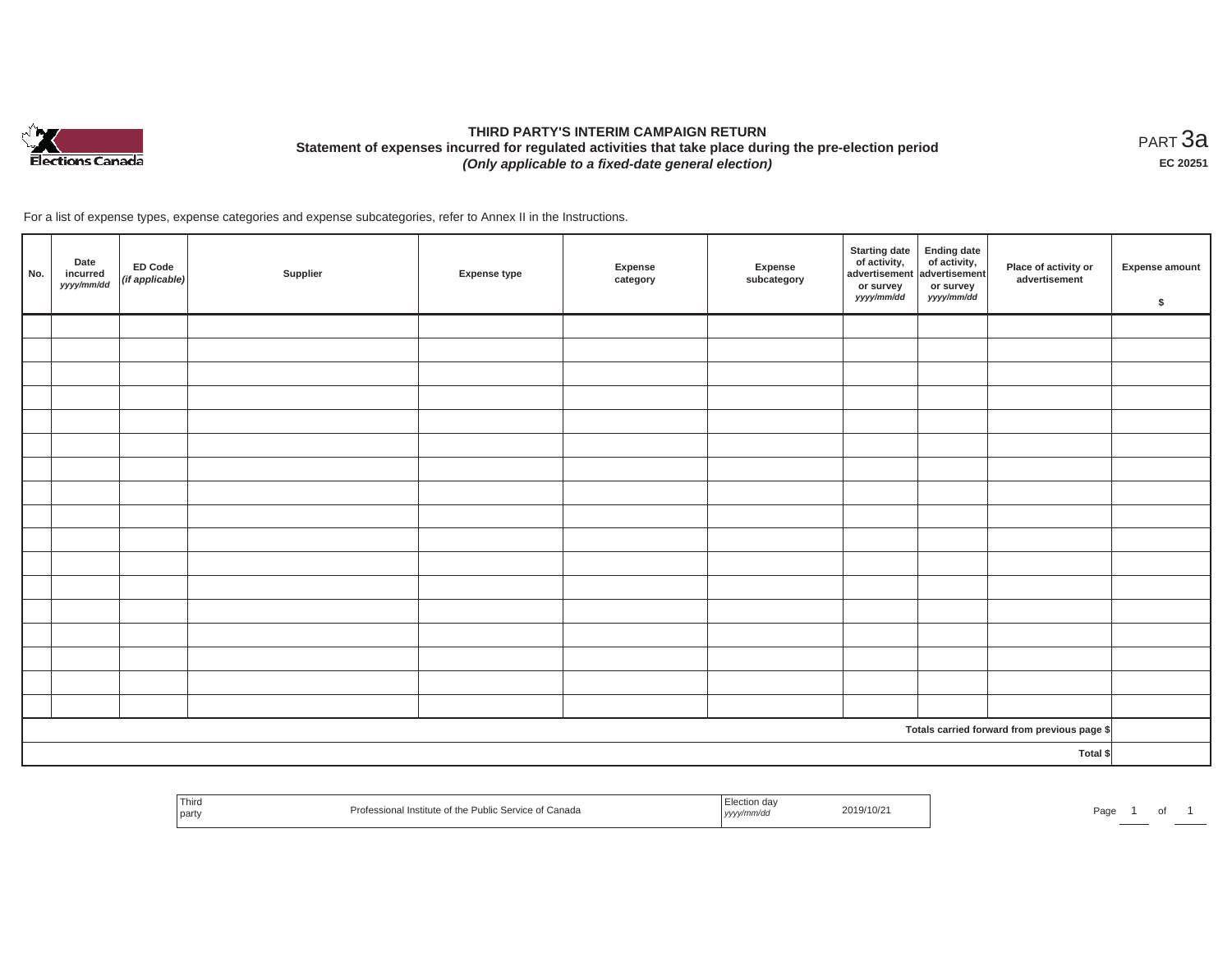

## **THIRD PARTY'S INTERIM CAMPAIGN RETURN Statement of expenses incurred for regulated activities that take place during the election period**<br>РАRТ  $3\mathrm{b}$

**EC 20251**

For a list of expense types, expense categories and expense subcategories, refer to Annex II in the Instructions.

| No.            | Date<br>incurred<br>yyyy/mm/dd | <b>ED Code</b><br>(if applicable) | Supplier  | <b>Expense type</b>  | <b>Expense</b><br>category | Expense<br>subcategory   | <b>Starting date</b><br>of activity,<br>advertisement<br>or survey<br>yyyy/mm/dd | <b>Ending date</b><br>of activity,<br>advertisement<br>or survey<br>yyyy/mm/dd | Place of activity or<br>advertisement        | <b>Expense amount</b><br>\$ |
|----------------|--------------------------------|-----------------------------------|-----------|----------------------|----------------------------|--------------------------|----------------------------------------------------------------------------------|--------------------------------------------------------------------------------|----------------------------------------------|-----------------------------|
|                | 2019/09/25                     |                                   | NOW Group | Election advertising | Advertising                | Mail outs                |                                                                                  |                                                                                | National                                     | 5,203.09                    |
| $\overline{2}$ | 2019/09/25                     |                                   | NOW Group | Election advertising | Advertising                | Design and development   |                                                                                  |                                                                                | National                                     | 15,594.00                   |
| 3              | 2019/09/25                     |                                   | NOW Group | Election advertising | Advertising                | Production costs         |                                                                                  |                                                                                | National                                     | 16,722.84                   |
| $\overline{4}$ | 2019/09/25                     |                                   | NOW Group | Election advertising | Advertising                | Social media             |                                                                                  |                                                                                | National                                     | 3,956.16                    |
| 5              | 2019/09/25                     |                                   | NOW Group | Election advertising | Advertising                | Placement costs          | 2019/09/16                                                                       | 2019/09/30                                                                     | National                                     | 6,091.19                    |
| 6              | 2019/09/25                     |                                   | NOW Group | Election advertising | Advertising                | Other (Digital pre-roll) | 2019/09/16                                                                       | 2019/09/30                                                                     | National                                     | 33,901.64                   |
| $\overline{7}$ | 2019/09/18                     |                                   | Twitter   | Election advertising | Advertising                | Placement costs          | 2019/09/16                                                                       | 2019/09/30                                                                     | National                                     | 119.98                      |
| 8              | 2019/09/19                     |                                   | Twitter   | Election advertising | Advertising                | Placement costs          | 2019/09/16                                                                       | 2019/09/30                                                                     | National                                     | 98.98                       |
| 9              | 2019/09/20                     |                                   | Twitter   | Election advertising | Advertising                | Placement costs          | 2019/09/16                                                                       | 2019/09/30                                                                     | National                                     | 100.74                      |
| 10             | 2019/09/22                     |                                   | Twitter   | Election advertising | Advertising                | Placement costs          | 2019/09/16                                                                       | 2019/09/30                                                                     | National                                     | 221.33                      |
| 11             | 2019/09/24                     |                                   | Twitter   | Election advertising | Advertising                | Placement costs          | 2019/09/16                                                                       | 2019/09/30                                                                     | National                                     | 240.10                      |
| 12             | 2019/09/27                     |                                   | Twitter   | Election advertising | Advertising                | Placement costs          | 2019/09/16                                                                       | 2019/09/30                                                                     | National                                     | 363.44                      |
|                |                                |                                   |           |                      |                            |                          |                                                                                  |                                                                                |                                              |                             |
|                |                                |                                   |           |                      |                            |                          |                                                                                  |                                                                                |                                              |                             |
|                |                                |                                   |           |                      |                            |                          |                                                                                  |                                                                                |                                              |                             |
|                |                                |                                   |           |                      |                            |                          |                                                                                  |                                                                                |                                              |                             |
|                |                                |                                   |           |                      |                            |                          |                                                                                  |                                                                                |                                              |                             |
|                |                                |                                   |           |                      |                            |                          |                                                                                  |                                                                                | Totals carried forward from previous page \$ |                             |
|                |                                |                                   |           |                      |                            |                          |                                                                                  |                                                                                | Total \$                                     | 82,613.49                   |

| Third<br>Professional Institute of the Public Service of Canada<br>l party | Election day<br>2019/10/2<br>yyyy/mm/dd | Page |
|----------------------------------------------------------------------------|-----------------------------------------|------|
|----------------------------------------------------------------------------|-----------------------------------------|------|